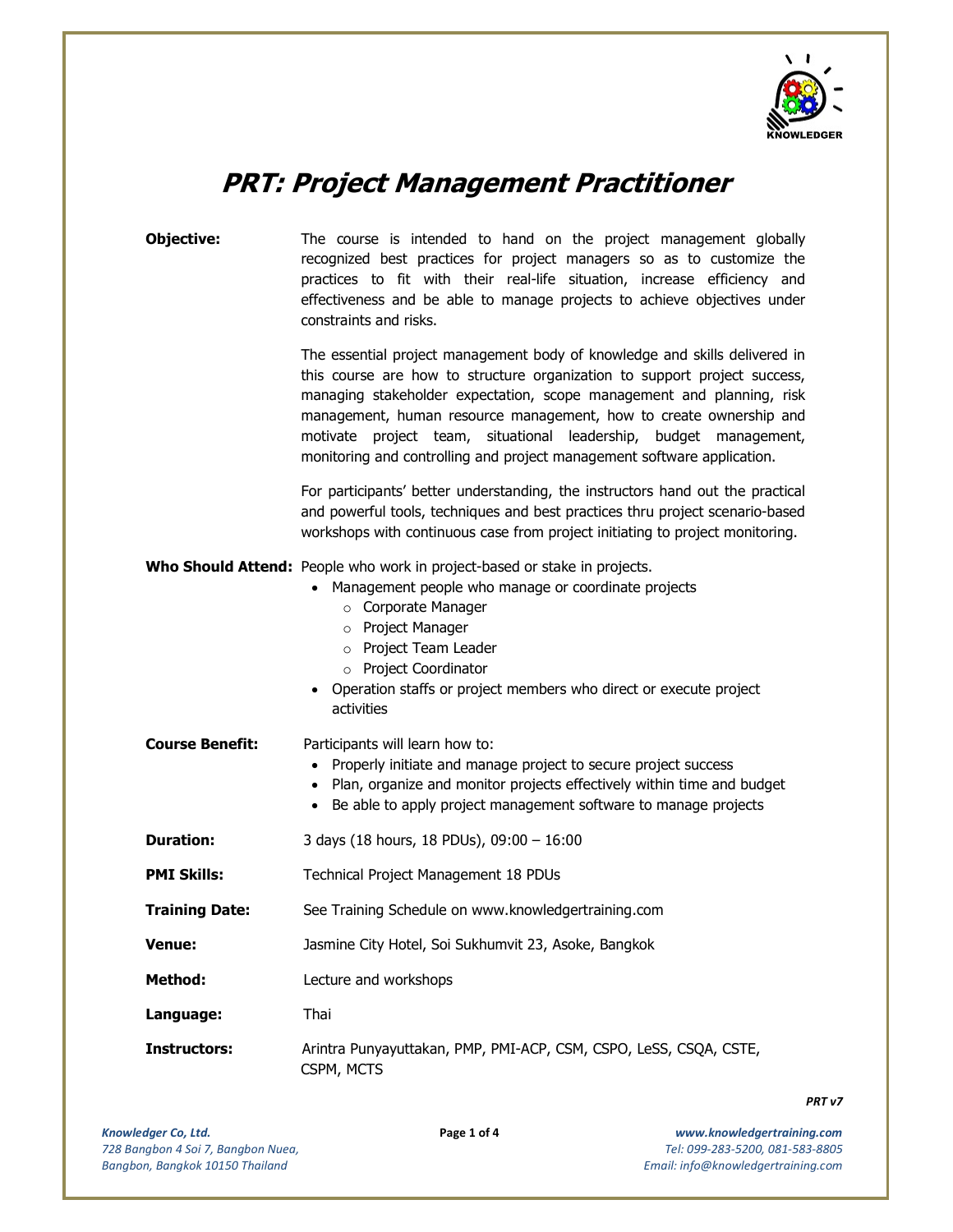

Paiboon Punyayuttakan PMP, CISSP, CISA, IRCA, ITIL, Project+ Pennapa Pumma PMP

Registration: Download Registration Form and send to info@knowledgertraining.com

**Equipment** On day 3 of the training, please bring your notebook installed any version of Microsoft Project for the training.

### Course Outline: Project Management Practitioner

## Day 1

- Introduction to Project
	- o Project Manager and Innovator
	- o Characteristic of Project
	- o Output & Outcome
	- o Components of Project Success
- Project Management
	- o Project Life Cycle
	- o Project Management Knowledge Areas
	- o Project Management Processes
- Business Case
	- o Start with Business Case
	- o Project Scenario & Business Case Workshop
- Project Charter
	- o Why Project Charter?
	- o Project Objectives
	- o Assumption & Constraints
	- o Project Scenario & Project Charter Workshop
- Project Stakeholder Management
	- o Why Project Stakeholder Management?
	- o Identify Stakeholders
		- o Project Stakeholders
		- o Manage Stakeholder Expectation
		- o Stakeholder Strategies
		- o Project Scenario & Stakeholder Analysis Workshop

## Day 2

- Project Scope Management
	- o Source of Requirements
	- o Requirement Gathering Techniques and Implementation
	- o Good Characteristics of Requirements Specification
	- o Create Work Breakdown Structure (WBS)
	- o Design WBS in Waterfall Pattern
	- o Design WBS in Incremental Pattern
	- o Design WBS in Iterative Pattern
	- o WBS Pattern Selection Criteria

Knowledger Co, Ltd. 728 Bangbon 4 Soi 7, Bangbon Nuea, Bangbon, Bangkok 10150 Thailand

i.

Page 2 of 4 www.knowledgertraining.com Tel: 099-283-5200, 081-583-8805 Email: info@knowledgertraining.com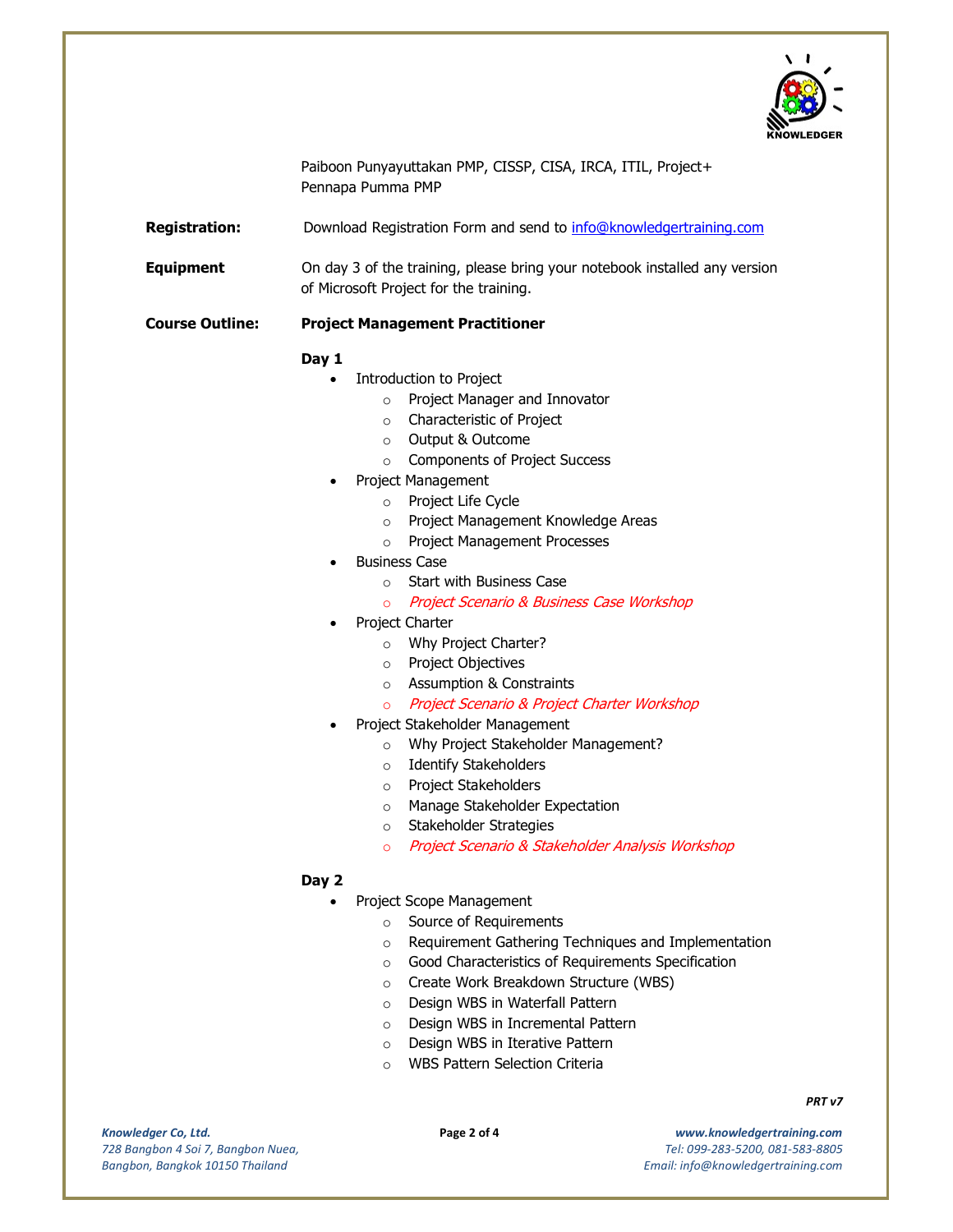

- o WBS Pattern Selection Workshop
- o Project Scenario & WBS Workshop
- Project Time Management
	- o Project Estimation Techniques
	- o Activities Sequencing & Dependency
	- o Project Scheduling
	- o Critical Path Method (CPM)
- Project Risk Management
	- o Sense of Managing Risk
	- o Risk Management Planning
	- o Risk Identification Techniques
	- o Risk Assessment
	- o Key Risk Indicator (KRI) & Risk Trigger
	- o Risk Response Planning
	- o Risk Monitoring and Control
	- o Risk Profile
	- o Project Scenario & Risk Management Workshop

#### Day 3

- Project Cost Management
	- o Cost Management Planning
	- o Cost Budgeting
	- o Why Measurement?
	- o Cost Baseline (S-Curve)
	- o Earned Value Technique
	- o Cost Performance Index
	- o Schedule Performance Index
	- o Performance Improvement Strategy
- Project Management Application
	- o Manage Single Project with Microsoft Project
	- o Microsoft Project Workshop

## Course Fee: 22,900 Baht

Early Bird 19,900 Baht - to be paid 2 weeks prior to training

| (Baht)          | <b>Course</b><br>Fee | <b>VAT 7%</b> | <b>Total (No</b><br><b>Withholding Tax)</b> | Withholding<br>Tax (3%) | <b>Total with</b><br><b>Withholding Tax</b> |
|-----------------|----------------------|---------------|---------------------------------------------|-------------------------|---------------------------------------------|
| Normal Rate     | 22,900               | 1,603         | 24,503                                      | 687                     | 23,816                                      |
| Early Bird Rate | 19,900               | 1,393         | 21,293                                      | 597                     | 20,696                                      |

## ۰

**Payment:** Transfer thru bank or pay cheque

Knowledger Co, Ltd. 728 Bangbon 4 Soi 7, Bangbon Nuea, Bangbon, Bangkok 10150 Thailand

i.

Page 3 of 4 www.knowledgertraining.com Tel: 099-283-5200, 081-583-8805 Email: info@knowledgertraining.com